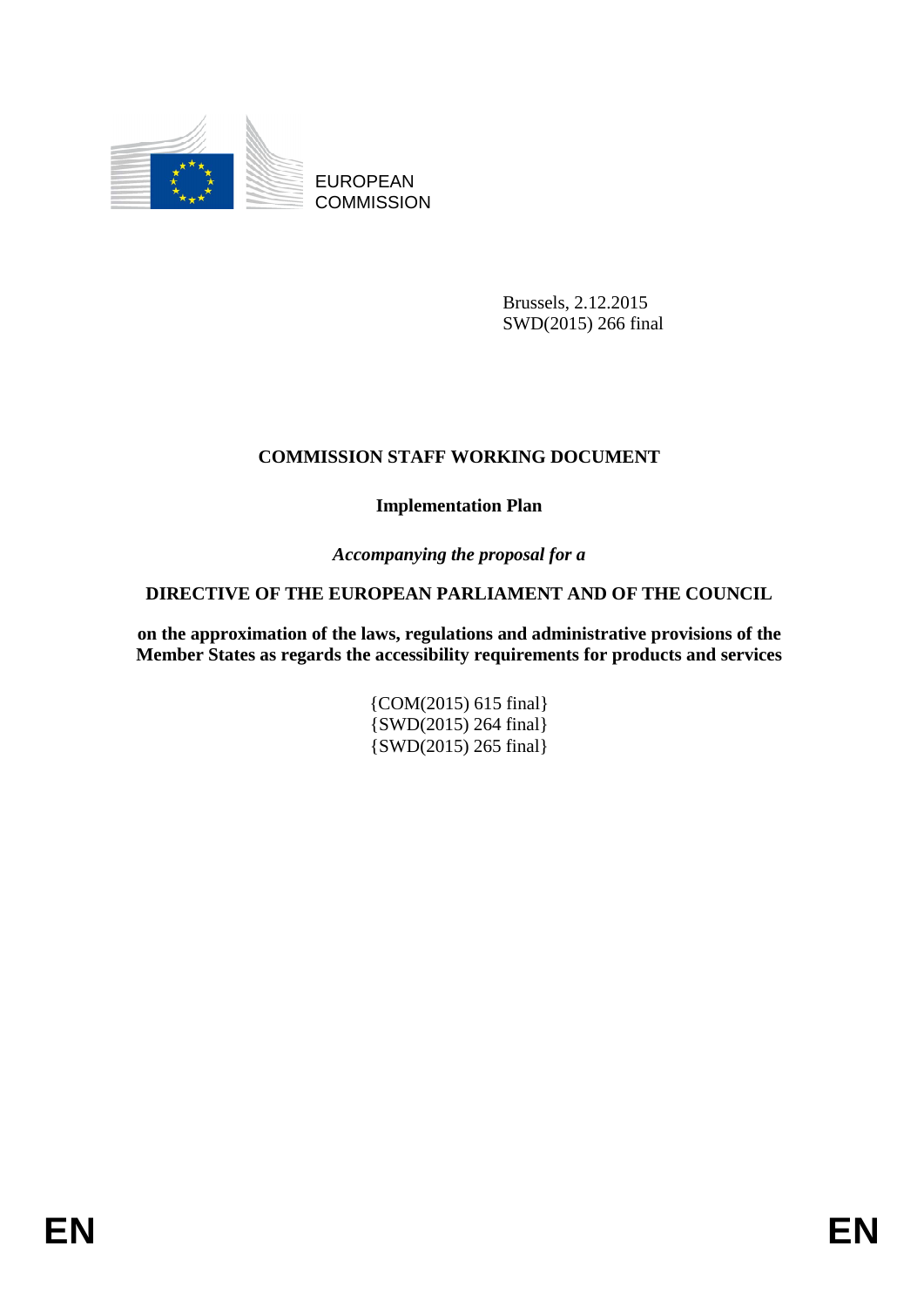## **COMMISSION STAFF WORKING DOCUMENT**

### **Implementation Plan**

#### *Accompanying the proposal for a*

### **DIRECTIVE OF THE EUROPEAN PARLIAMENT AND OF THE COUNCIL**

#### **on the approximation of the laws, regulations and administrative provisions of the Member States as regards the accessibility requirements for products and services**

### **1. INTRODUCTION**

The objective of this Directive is to improve the functioning of the internal market for specific accessible products and services, while facilitating the work of industry and serving the needs of consumers, especially those with disabilities.

Currently, there is a divergence in national legislation containing accessibility requirements related to products and services. The national accessibility requirements that Member States have put in place differ both as regards their coverage and their level of detail. Concerning certain products or services, some Member States have established detailed technical rules whereas in other Member States there are no such rules. In the future this divergence is expected to increase. This Commission proposal for a Directive aims to remove and prevent fragmentation.

In order to ensure an effective and consistent implementation of the Directive's accessibility requirements in all Member States, Commission services will envisage specific actions based on an analysis of the challenges relating to the implementation of this present Directive. Wellstructured explanatory documents will facilitate the tasks of monitoring the transposition and support the achievement of the implementation process.

This implementation plan will be regularly reviewed and, if necessary, adapted. Both the risks relating to external actors (Member States, businesses and citizens) and risks related to the actions to be taken by the Commission services in the transposition of the Directive are assessed in this document.

#### **2. GENERAL ASSISTANCE BY THE COMMISSION**

Under the proposed Directive, Member States will have to ensure that the provisions on accessibility requirements of selected products and services are properly regulated and implemented within the prescribed deadline. The Commission is conscious that cooperation with national authorities must be developed at an early stage to reach this goal. The following general actions should be put in place as soon as possible after the adoption of the proposal to guide Member States:

- (a) Provide a contact point for Member States to facilitate the dissemination of information regarding the new Directive as well as transposition procedures (e.g. a functional mailbox); and
- (b) Update DG Employment's website with relevant information on the new Directive.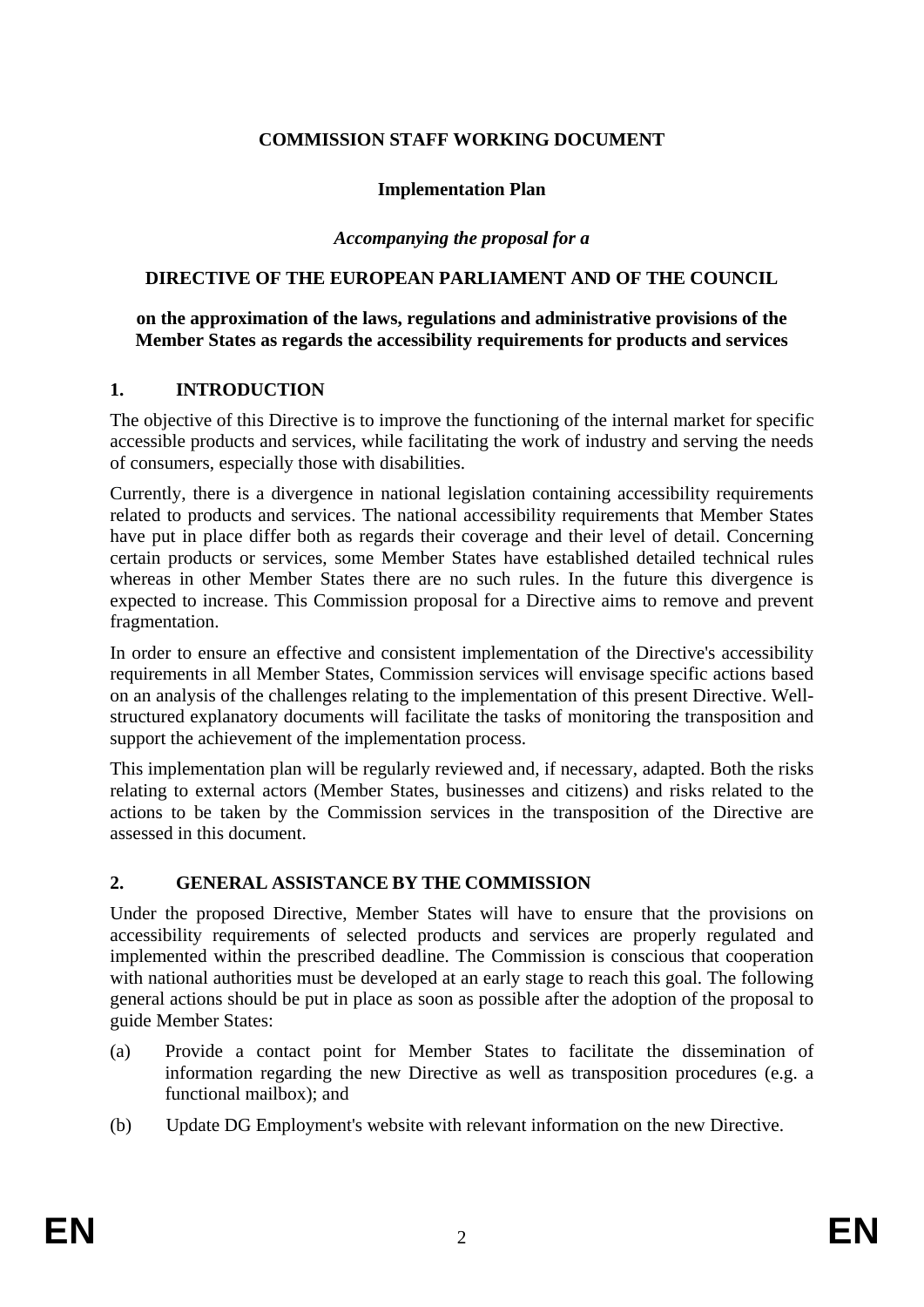# **3. DETAILED RISK ASSESSMENT AND PROPOSED ACTIONS**

Concerning the specific risks three categories have been identified:

## *(i) Providing full coverage within the timeframe*

The proposed Directive aims at ensuring that similar accessibility requirements are in force for some selected products and services in all Member States of the European Union. For that purpose, Member States need to make sure that the Directive is properly **transposed** in national legislation **within two years** and that **application is from six years** after the entry into force of the Directive.<sup>1</sup>

In order to ensure smooth implementation and address potential risks linked to this element of the proposed Directive, the Commission will consider the following actions:

### **Box 1 Actions:**

- Hold meetings with Member States to closely monitor the implementation process and to highlight the importance of a timely and proper transposition;
- Focus on problems emerging during the preparation of the national measures;
- Spread best practices amongst all Member States; and
- Set up training activities addressed to national authorities.

## *(ii) Ensuring an adequate monitoring (and evaluation) of the Directive's transposition*

A full evaluation of the effects of the accessibility requirements laid down in the Directive could, however, only be undertaken in the longer term. Some of the requirements will take time to have any impact e.g. in products with a long life cycle. A first report will be done five years after the application of the Directive. This report may include selected issues: e.g. *changes in the market structure; changes in the relevance of the products and services for accessibility; assessment of the availability of accessible products and services in the market; the impacts of this Directive on economic operators and persons with disabilities.* 

In order to ensure smooth implementation and address potential risks linked to this element of the proposed Directive, the Commission will consider the following actions:

#### **Box 2 Actions:**

- Address issues relating to the assessment of different topics (such as the ones indicated above in italics) in meetings with Member States during the implementation, paying specific attention to inform relevant stakeholders;
- Meet as needed with a group of experts to serve as a forum for mutual learning and exchange of best practices on the implementation process (longer term perspective);
- Work with the European Standardisation organisations to develop accessibility standards where more technical detail is needed;
- Cooperate with industry umbrella organisations; and

<sup>1</sup> <sup>1</sup> See timeline in Annex 2 of this Implementation Plan.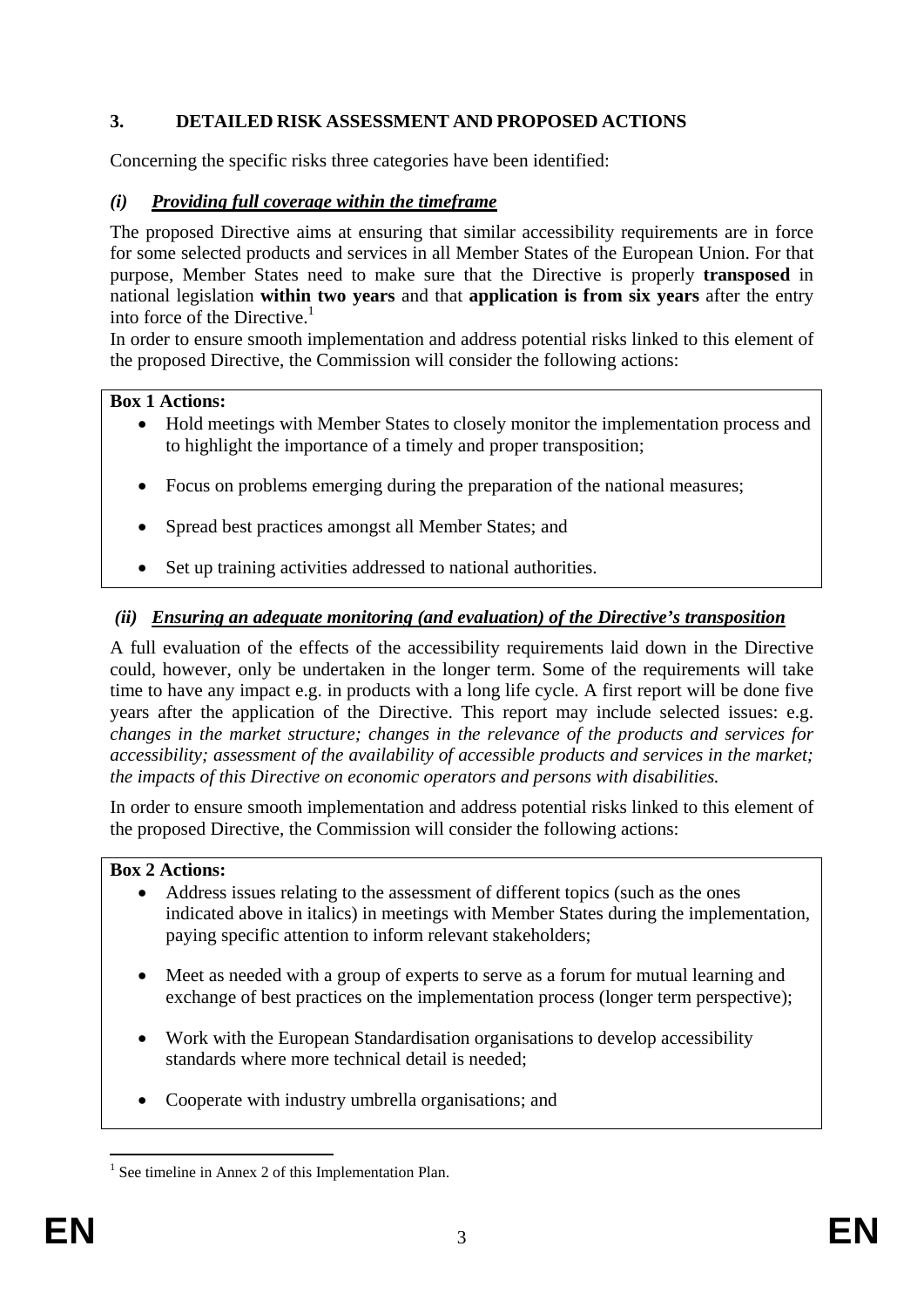• Consult with consumers and involve organisations of persons with disabilities and older persons.

# *(iii) Ensuring adequate information is given to economic operators*

In order to raise consumers' awareness on accessibility of products and services targeted by the Directive, the proposed Directive requires manufacturers, importers, distributors, authorised representatives and service providers to inform, verify and prepare documentation on how they conform with the accessibility requirements of this Directive.

In order to ensure smooth implementation and address potential risks linked to this element of the proposed Directive, the Commission will consider the following actions:

### **Box 3 Actions:**

- Organise meetings with businesses representatives on the new Directive to provide guidance on its implementation, taking into account economic operators' obligations;
- Foresee awareness raising activities on accessibility among the general public upon adoption of the proposal;
- Provide information (namely online) to Member States and relevant stakeholders upon adoption of the legislative instrument; and
- Promote mutual learning and exchange of best practices between Member States regarding the implementation of the new Directive.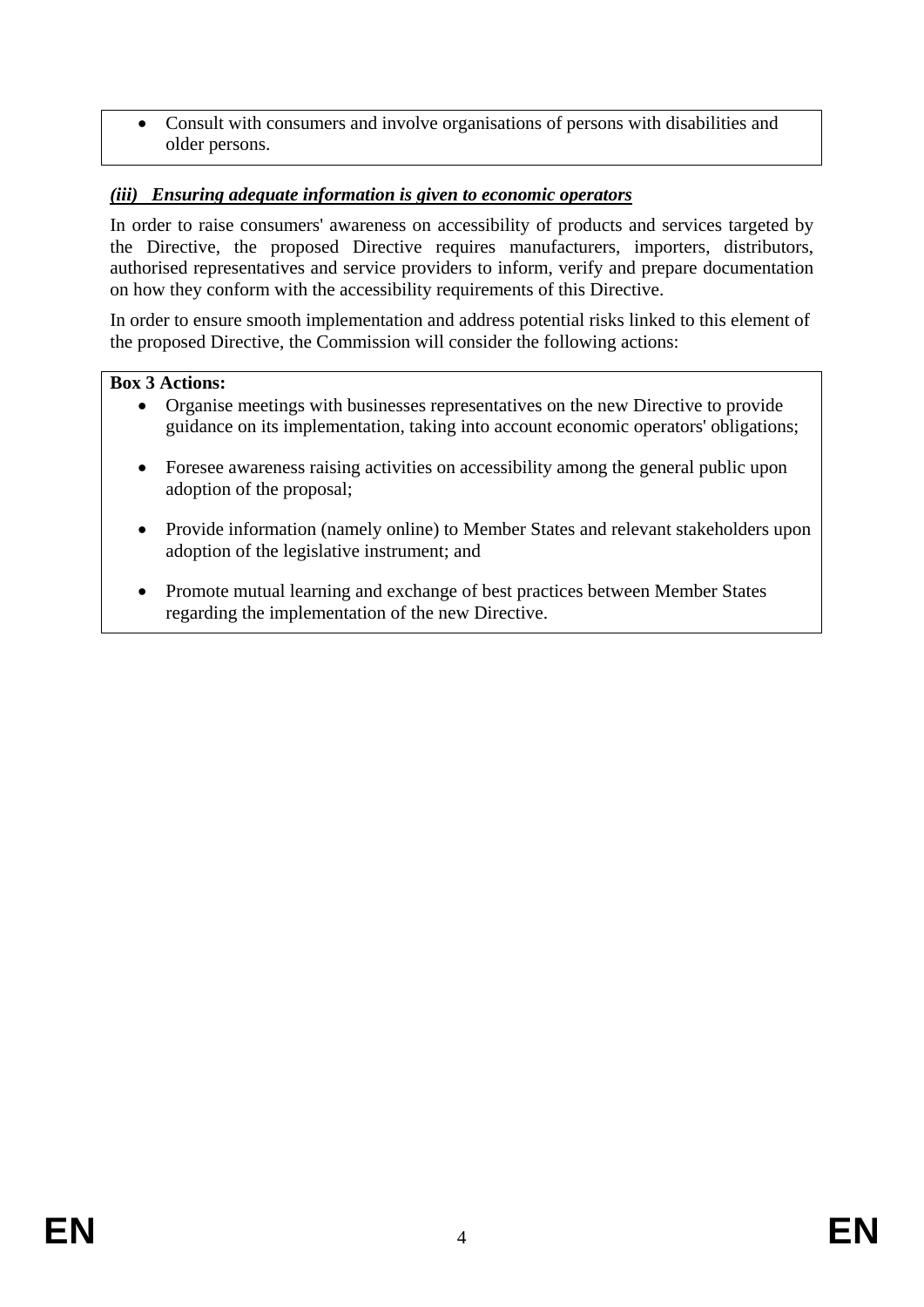### **DETAILED IMPLEMENTATION PLAN**

## *A. ACTIONS BY THE COMMISSION TO PROVIDE GENERAL ASSISTANCE TO THE MEMBER STATES*

| <b>Objective</b>                                                      | Action                                                        | <b>Timing</b>                    |
|-----------------------------------------------------------------------|---------------------------------------------------------------|----------------------------------|
| Disseminate information<br>and facilitate transposition<br>procedures | Provide a contact point for Member<br><b>States</b>           | Upon adoption of the<br>proposal |
| Disseminate all relevant<br>information                               | Develop the relevant page in DG<br>Employment's Internet site | Upon adoption of the<br>proposal |

### *B. ACTIONS BY THE COMMISSION TO ENSURE SMOOTH IMPLEMENTATION AND ADDRESS POTENTIAL RISKS*

| Objective                                                                 | <b>Action</b>                                                                                                                                                                                        | <b>Timing</b>                                                  |
|---------------------------------------------------------------------------|------------------------------------------------------------------------------------------------------------------------------------------------------------------------------------------------------|----------------------------------------------------------------|
| Providing full coverage<br>within the timeframe                           | Hold meetings with Member States<br>to closely monitor the<br>implementation process and to<br>highlight the importance of a timely<br>and proper transposition                                      | Starting three months<br>after the adoption of the<br>proposal |
|                                                                           | Focus on problems emerging during<br>the preparation of the national<br>measures                                                                                                                     | During the transposition<br>period                             |
|                                                                           | Spread best practices amongst all<br><b>Member States</b>                                                                                                                                            | During the transposition<br>period                             |
|                                                                           | Set up training addressed to national<br>authorities                                                                                                                                                 | During the transposition<br>period                             |
| Ensuring an adequate<br>monitoring and evaluation<br>of the transposition | Address issues relating to the<br>assessment of different topics in<br>meetings with Member States on the<br>implementation process, paying<br>specific attention to inform relevant<br>stakeholders | During the transposition<br>period                             |
|                                                                           | Meet with a group of experts to<br>serve as a forum for mutual learning<br>and exchange of best practices                                                                                            | At the end of the<br>transposition deadline                    |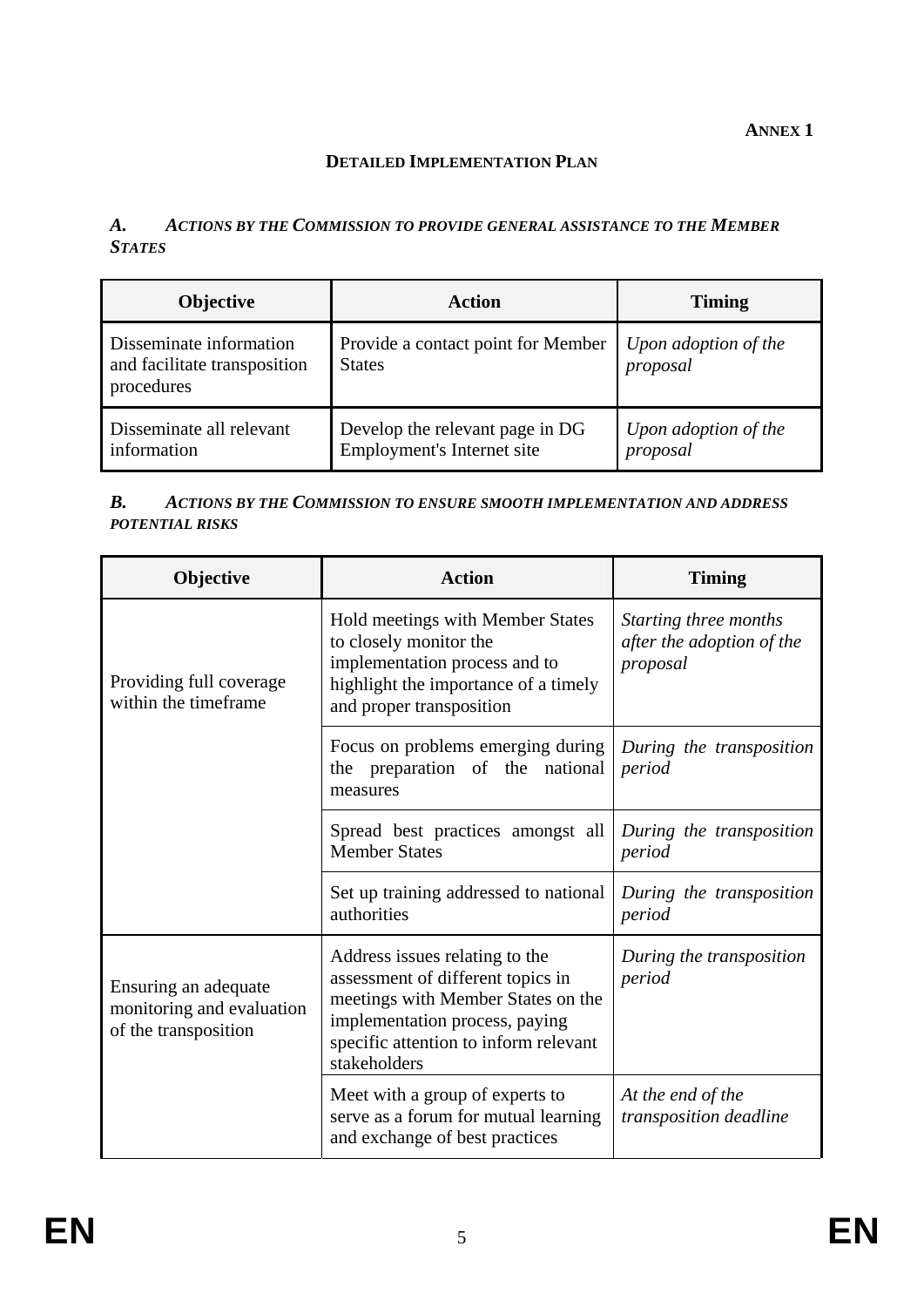|                                                          | Cooperate with industry umbrella<br>organisations                                                                                                                             | Upon adoption of the<br>proposal               |
|----------------------------------------------------------|-------------------------------------------------------------------------------------------------------------------------------------------------------------------------------|------------------------------------------------|
|                                                          | Consult with consumers and<br>organisations of persons with<br>disabilities and older persons                                                                                 | Upon adoption of the<br>proposal               |
| Ensuring that adequate<br>information is<br>disseminated | Organise meetings with businesses<br>representatives on the Directive to<br>provide guidance on its<br>implementation, taking into account<br>economic operators' obligations | Upon adoption of the<br>proposal               |
|                                                          | Raise awareness on accessibility<br>amongst the general public                                                                                                                | Starting after the<br>adoption of the proposal |
|                                                          | Provide information (namely online)<br>to Member States and relevant<br>stakeholders <i>(i.e.</i> economics<br>operators)                                                     | Upon adoption of the<br>proposal               |
|                                                          | Promote mutual learning and<br>exchange of best practices between<br>Member States on the<br>implementation process                                                           | During the transposition<br>period             |